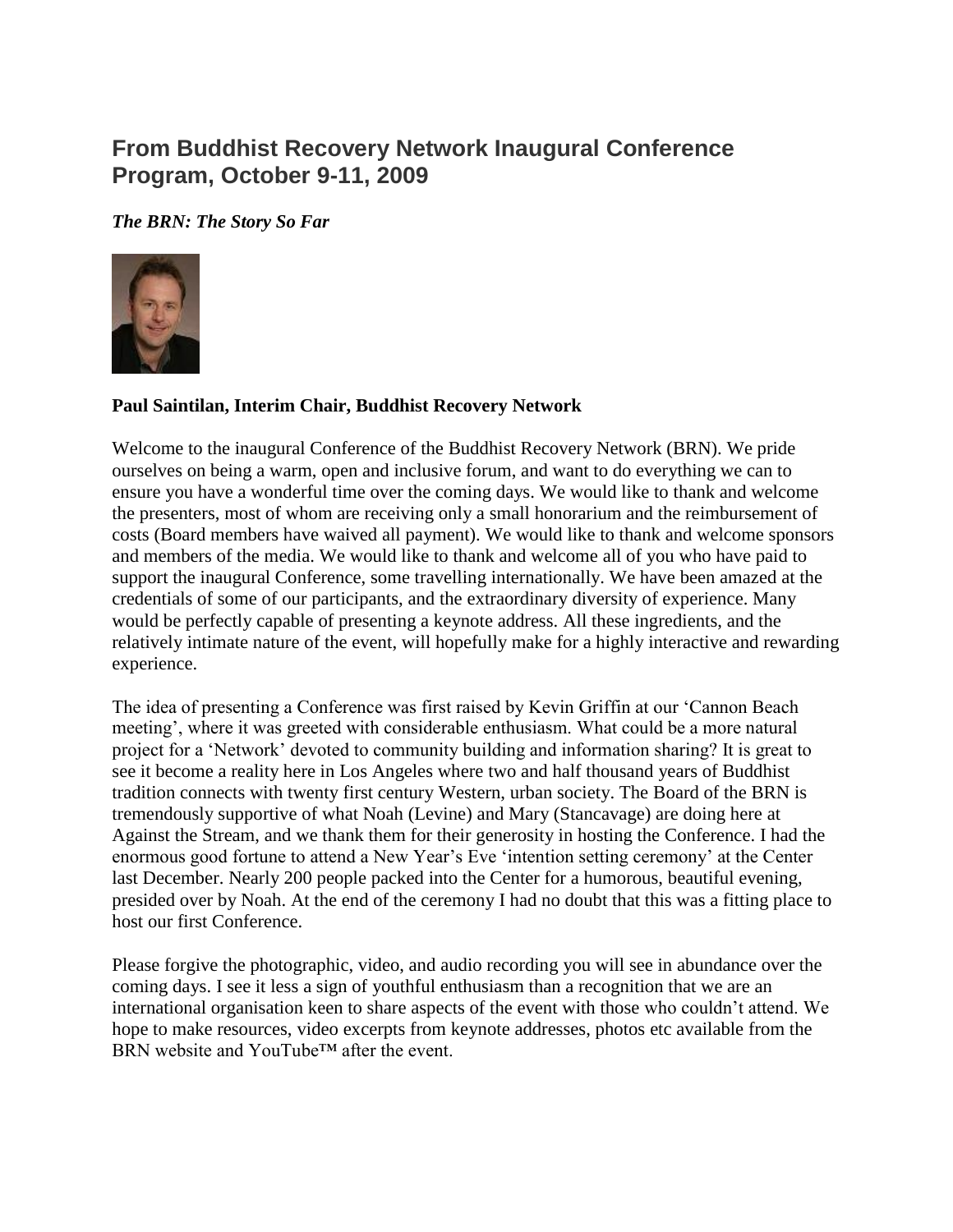The Board of the BRN has invited me to pen a short retrospective of 'the story so far'. Fortunately, the organisation is far too young to be burdened by a great deal of history. Writing this has been useful. It has forced us to reflect on and come to a consensus on what we consider to be important, and what has actually happened to date. It will hopefully be useful for those looking to become more involved with the BRN, and may provide some useful background information for the Sunday morning 'Where do we go from here?' session. While the initial draft was written by me, it has incorporated amendments and changes recommended by other participants. This account is approved by the Board of the BRN.

By way of personal introduction, my Chairmanship of the Network at this juncture is something of an historical accident. I have no impressive academic credentials in the area of addiction recovery, my sobriety is comparatively recent (six and a half years), I am not a celebrated exponent of Buddhist practices, I live in Sydney, Australia, some distance from the West Coast of the USA. I came to Cannon Beach hoping to just be part of a team. In the absence of anyone who wanted to take on the responsibility, I agreed to take on the Chair role for the first 20 months or so until the Conference. I have insisted on the title 'Interim Chair' to emphasise the transient nature of this appointment, and because (frankly) there must be someone better out there. My experience has been primarily in business management. The one thing I did do in this area is co-found the website **[www.buddhistrecovery.com](http://www.buddhistrecovery.org/)**with Michael Poole, a fellow Australian in 2005. This site was subsequently donated to the Network.

There is a great deal of information about the Network on our website, which I don't need to repeat here (eg our Mission Statement, 'Notes from Cannon Beach', an FAQ, etc). This hasn't prevented some confusion arising occasionally. "So you guys are in recovery from Buddhism?" is one we have heard a few times. If someone can think of three or four words that better describes our endeavour, we're always open to ideas, but we think that those who are in most need of our services will automatically know what we're about from our name. "So you run into bars with copies of the Dhammapada?" No, we're not Buddhist missionaries zealously promoting Buddhism to those with addiction issues. We have found Buddhist practices can strengthen and deepen initial recovery. We have found many people who intuitively sense that these practices have the potential to enhance their recovery (and may be an adjunct to other support they are receiving).

I would like to summarise the story so far by looking at three different aspects of the organisation: (i) Timeline and Tributes; (ii) Principles and Policies; and (iii) Achievements and Problems. I would like to end with 'An Invitation'. My instinct when writing this is that the whole essay is way too long, but when we have looked to delete sections, we have felt that they do serve as a useful introduction to those wishing to become involved.

# ⊛

# **Timeline and Tributes**

The Buddhist Recovery Network is an organic, living, interdependent creation. It is the confluence of a number of tributaries and currents, all of which we hope will pour into an ocean of inspiration. I recognise that the timeline I have experienced is only one rivulet within what the BRN is and could become, but it does provides one sense of its history.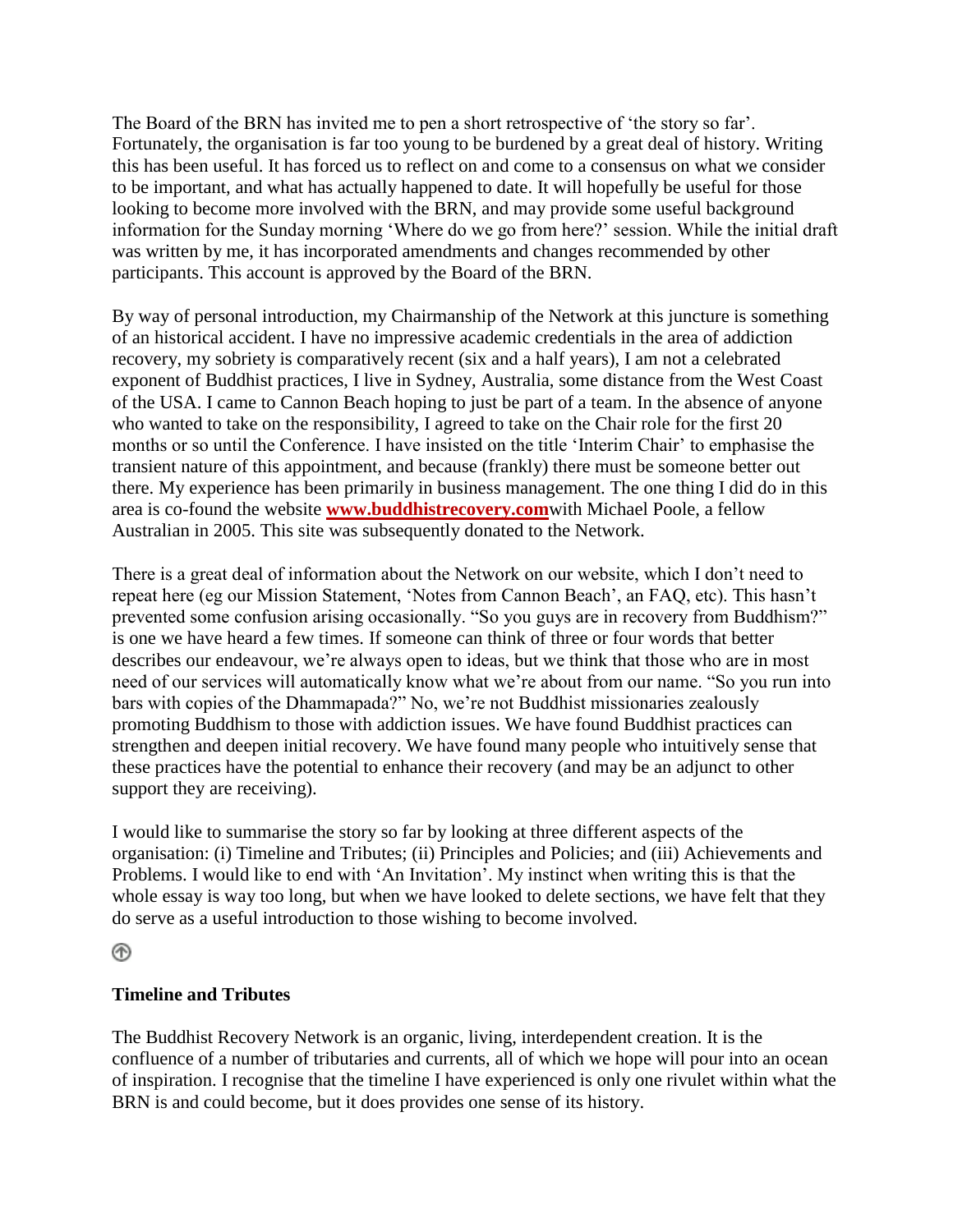The rise of the BRN should be seen in the broader context of a number of supportive conditions and currents: the Dalai Lama's attempts to have Buddhism engage with Western science (such as The Mind and Life Institute and his book with Daniel Goleman *Destructive Emotions: And how we can overcome them*); the growing interest in Mindfulness among psychologists and psychotherapists; the worldwide growth of AA in the twentieth century encouraging the practice of meditation in its Eleventh Step; and the growing number of authors who were focusing on the intersection of Buddhism and recovery long before the BRN was thought about, such as William Alexander, Mel Ash, Tomas & Beverly Bien, and Christina Grof.

Thus, it seemed to me in 2005 that the flowering of a BRN style organisation was an historical inevitability, and there were people better placed than me to facilitate its development. In July 2005 I suggested a BRN idea to the Mind and Life Institute. Adam Engle, the Chairman and Cofounder wrote a very supportive reply, but felt that the Institute didn't have the "bandwidth" to get involved at that point.

In September 2006 I was having a meal in a Sydney café with my friend Ratnavyuha, who challenged me on what more I could do for the cause of Buddhism and Recovery. Shortly after that meal I wrote to Kevin Griffin, floating the idea of establishing a Buddhist Recovery Foundation to raise funds, commission research, support online and other resources etc. I envisaged an organisation where individuals from all sorts of backgrounds (eg practicing Buddhists, social workers, addiction specialists, doctors etc) could form a guiding inner circle. I believed that such a Foundation would be best established in the USA, and probably on the West Coast, as that appeared the most mature and active area for applying Buddhism to recovery. I sought only humble participation in a larger group.

Kevin replied straight away: "I've had passing thoughts similar to yours about a foundation. I lean more towards the practical. I hear from people that they'd like to find a treatment center that was Buddhist oriented. I'd also like to see a place where people could get trained people to teach or counsel people using the shared principles of Buddhism and the Steps. But, I think you've got the right idea, because what you're describing would give credibility and an infrastructure for a "movement." I do think that such a foundation would draw in a lot of people. There's a broad interest in this topic, and no central focus. I would certainly want to be involved. One person you should contact is Alan Marlatt. Do you know him? He is a researcher at the University of Washington who heads the Addictive Behaviors Research Center. He is also a practicing Buddhist. He's done research on mindfulness and relapse prevention in prisons. He's very wellrespected in the addiction community."

We were off and running. I contacted Alan and he wrote back full of his customary warmth and support: "I'm very interested in helping you on this exciting project." When we canvassed the idea of all meeting up to discuss it further, in January 2007 Alan wrote "I would recommend we get together at a resort on the Oregon coast (I would recommend staying in Cannon Beach, close to both Portland & Seattle)."

In October of 2007 Sheila Blackford contacted us, and as she lived in Portland it seemed natural to invite her to the Cannon Beach meeting scheduled for January 2008. I am sure she came to Cannon Beach thinking she would just sit in, but she emerged from the meeting the Treasurer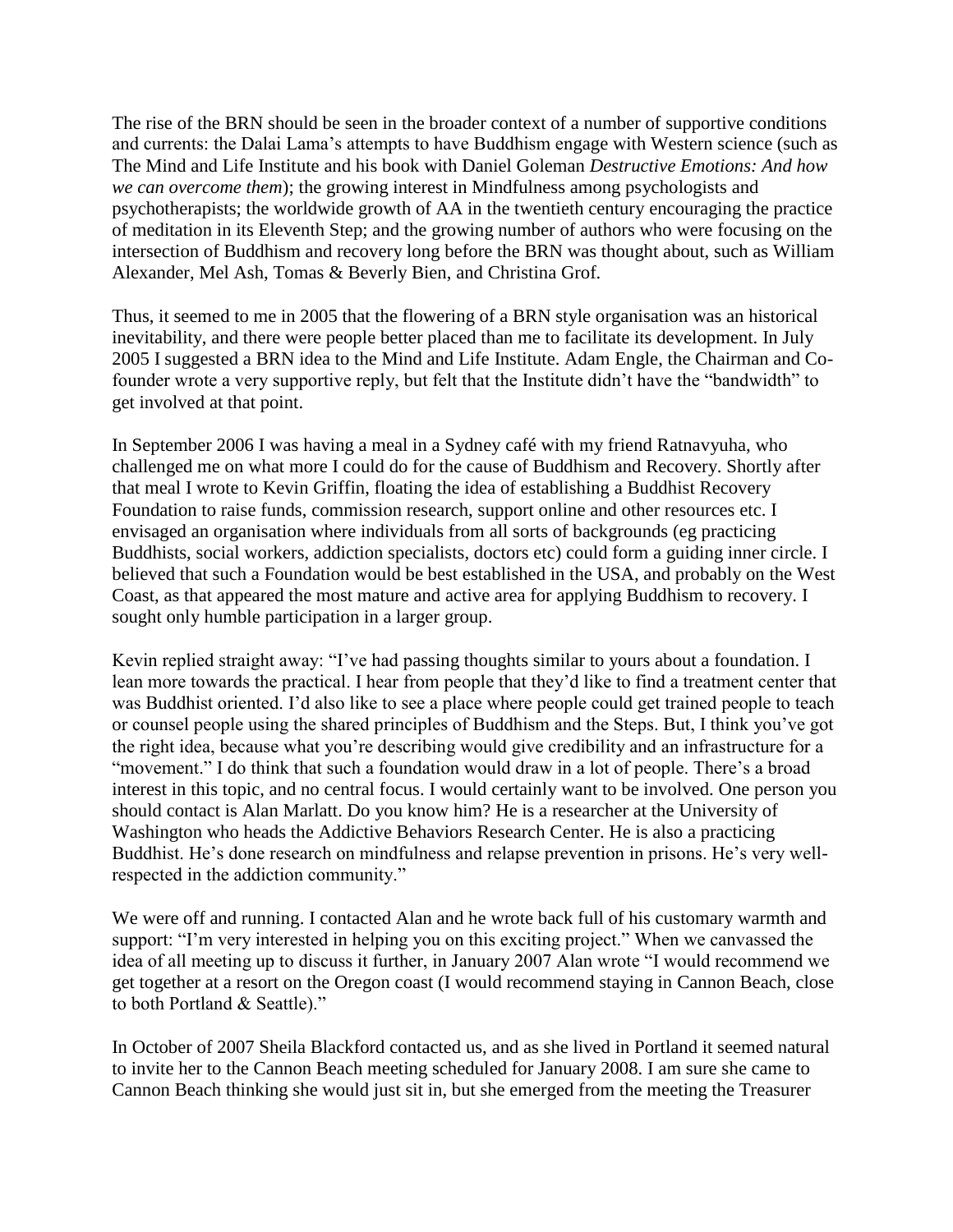and Company Secretary. Sheila was an early power-house for the Network. She legally established the organisation, incorporating it in Oregon, helped with the establishment of Bylaws, the bank account and a host of other administrative requirements, and also drove through the successful securing of our IRS 501(c) tax deductibility status.

Shortly before the meeting Alan wrote to me "There are two additional people I would like us to invite, if this works out with you. The first is a psychologist from San Francisco, Dr. Ann Bolger. Dr. Bolger is conducting a mindfulness-based relapse prevention program and is an experienced meditator. [Ann now practices in Santa Cruz.] The second is Dr. Kitty Moore, a clinical psychologist from San Francisco who also served as an Editor for Guilford Press."

Ann went on to become a Director of the BRN, providing advice on a range of matters. She is almost always the first to respond if I send out a request to the Board. Kitty has been a sharp, generous contributor to both the Cannon Beach meeting and the Los Angeles meeting held in January 2009. We were also joined by a number of other wonderful participants: Dr Chencho Dorji, the first psychiatrist in Bhutan, who made an impressive presentation to us on the second day; Martin Salinsky, who introduced himself as "Chencho's driver" but turned out be a Professor of Psychiatry; and Alan's son Kit and his partner Ashley who created a video record of the meeting.

Cannon Beach did capture the imagination of those who attended. I am not at all superstitious, but the night before I headed to Cannon Beach I had dinner in a Chinese restaurant in Seattle with my partner Carolyn. My tea was served with a Chinese fortune cookie. I cracked it open to reveal the words "You are almost there." Having flown from Australia and having waited over a year for the meeting it seemed very apt. The trip down was wild and wintery. There was rain and snow coming out in the bus from Portland. We made our way to the Tolovana Inn (an Alaskan word meaning driftwood) where the meeting was taking place. The surf was thundering in, throwing white foam to what seemed like the very foot of the Hotel. Dawn revealed Haystack Rock in the distance. This statuesque, brooding landmark sitting amidst the surf provided a powerful, elemental focus for the meeting participants, in contrast to the cosy, arts and crafts feel of the town. Vancouver Washington was hit by a tornado two nights before the meeting. I recall with amusement and fondness: magic tricks being performed by the waiter in Mo's restaurant the night before the meeting; Chencho collapsing through travel fatigue at the end of a beautiful dinner at the Stephanie Inn, and having to be carried back to his room by me and Kevin; and the relaxed, exuberant meal at the Warwick House Pub at the conclusion of the meeting.

After the meeting there was great energy and excitement. Kevin wrote: "What a remarkable weekend! I was amazed by what happened, really. I never thought we could accomplish so much in so short a time. That certainly seems to point to the timeliness of the project and the shared vision among us." Ann wrote "Thank you all so much for being there this weekend - it was truly inspirational for me."

Noah had been interested in attending the Cannon Beach meeting but due to a communication breakdown between myself and Kevin, didn't receive the details until too late. However, straight after the Cannon Beach meeting Kevin wrote that Noah "has accepted our invitation to join the board. From the outset he expressed to me a particular interest in opening some sort of Buddhist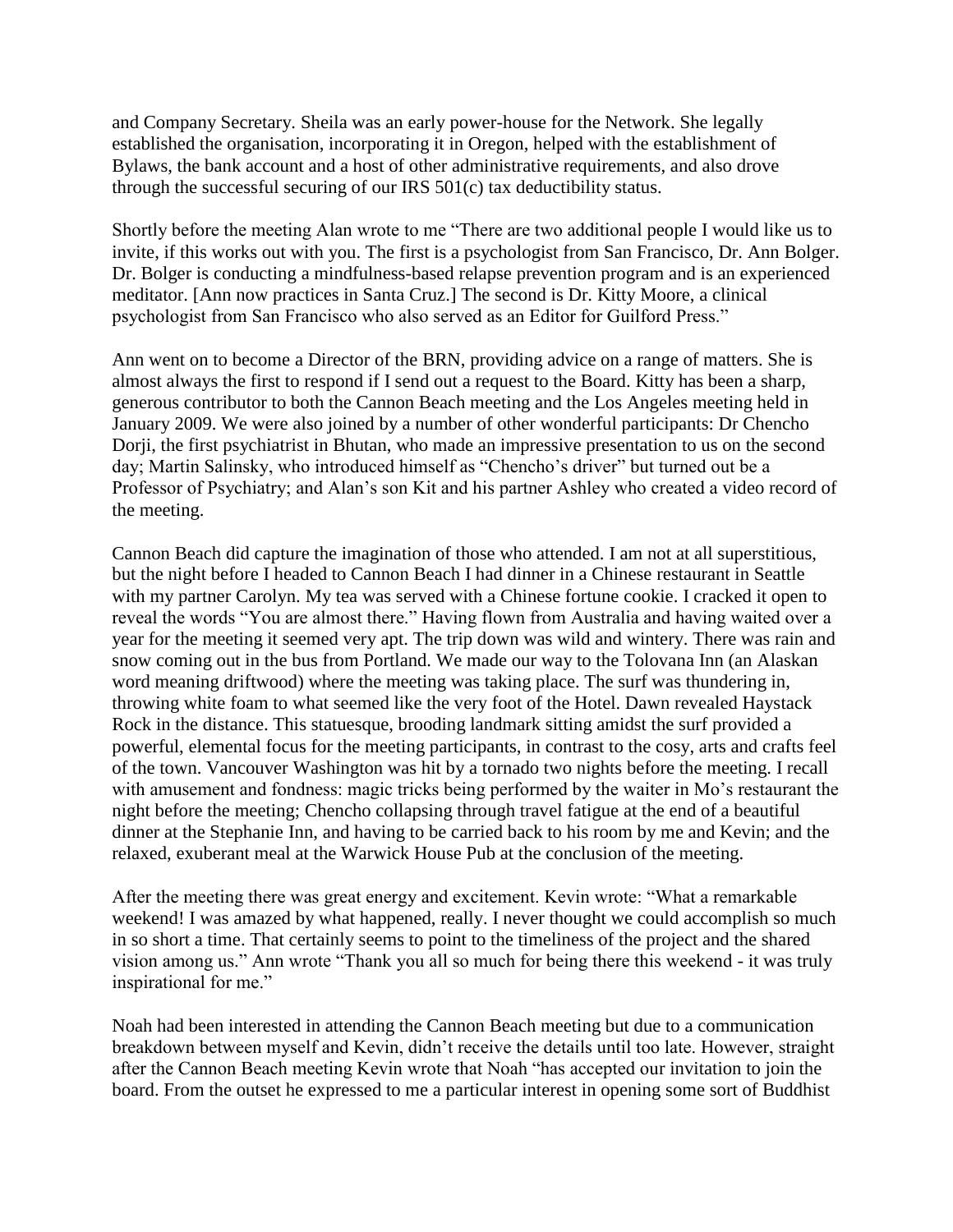recovery center in the LA area. This is one of the Network's mid-long term goals, so having Noah focused on that will be a plus."

Around this same time Kevin proposed changing the name from "Buddhist Recovery Foundation" to "Buddhist Recovery Network" to which everyone agreed. As we were an organisation that was more about community building than handing out money to other organisations, 'Network' seemed a better choice.

Since the meeting there have been a number of individuals whose contribution has been vitally important and should be recognised. Jack Kornfield accepted our invitation to become the Network's Patron. We invited a great many people to serve on our Advisory Council who have subsequently provided enthusiastic support (their names are listed on the **[website](http://www.buddhistrecovery.org/about.htm#Acknowledgements)**). We have received some fabulous web support, first from Collins Flannery who served as our webmaster for an initial period, then Dridhamati, who has spent a considerable period of time upgrading and developing the website. His uncomplaining, tireless work ethic has been a source of ongoing encouragement and inspiration to me. In June 2008 Ellen Berryman wrote to me asking to help with the organization of the conference. She made an impressive contribution to our LA planning meeting in January 2009 and walked away as our Membership Manager. She has since been appointed to the Board and has taken on the additional responsibility of Company Secretary.

The latter became necessary when Sheila's commitments made it impossible for her to continue in her huge roll. In addition to Ellen, Timothy O'Brien (Amara) stepped into the breach. Amara is enormously experienced in not for profit and Buddhist organisations, and is Executive Director of the Northwest Dharma Association (NWDA). He too has made a critical contribution. He conceived of and drove through the Charter Membership program and worked with Dridhamati to make the website a transactional platform that can accept online payments and collate information rather than just being a brochure in cyberspace.

The Conference has brought us into contact with a new group of generous participants: the Against the Stream sangha. Mary has been a joy to work with, and has been the perfect Production Manager for the Conference. Eleni Diamantopoulos did a beautiful job designing our Conference brochure, and has extended that design work into this Conference Program. On the subject of design work, I should also thank Keith Keford in Hawaii for creating the BRN's logo.

It is worth noting the wonderful mix of Buddhist traditions that have come together through the BRN: the Theravadan tradition (through Kevin and Noah from their involvement with Jack Kornfield and Spirit Rock); the Shambhala tradition (Alan); Friends of the Western Buddhist Order (me, Amara and Dridhamati); the Against the Stream sangha (Noah, Mary, Eleni etc). This is of course being expanded and enriched on a daily basis.

# ⊛

# **Principles and Policies**

It is reasonable to ask what principles do we consider to be fundamental to the BRN?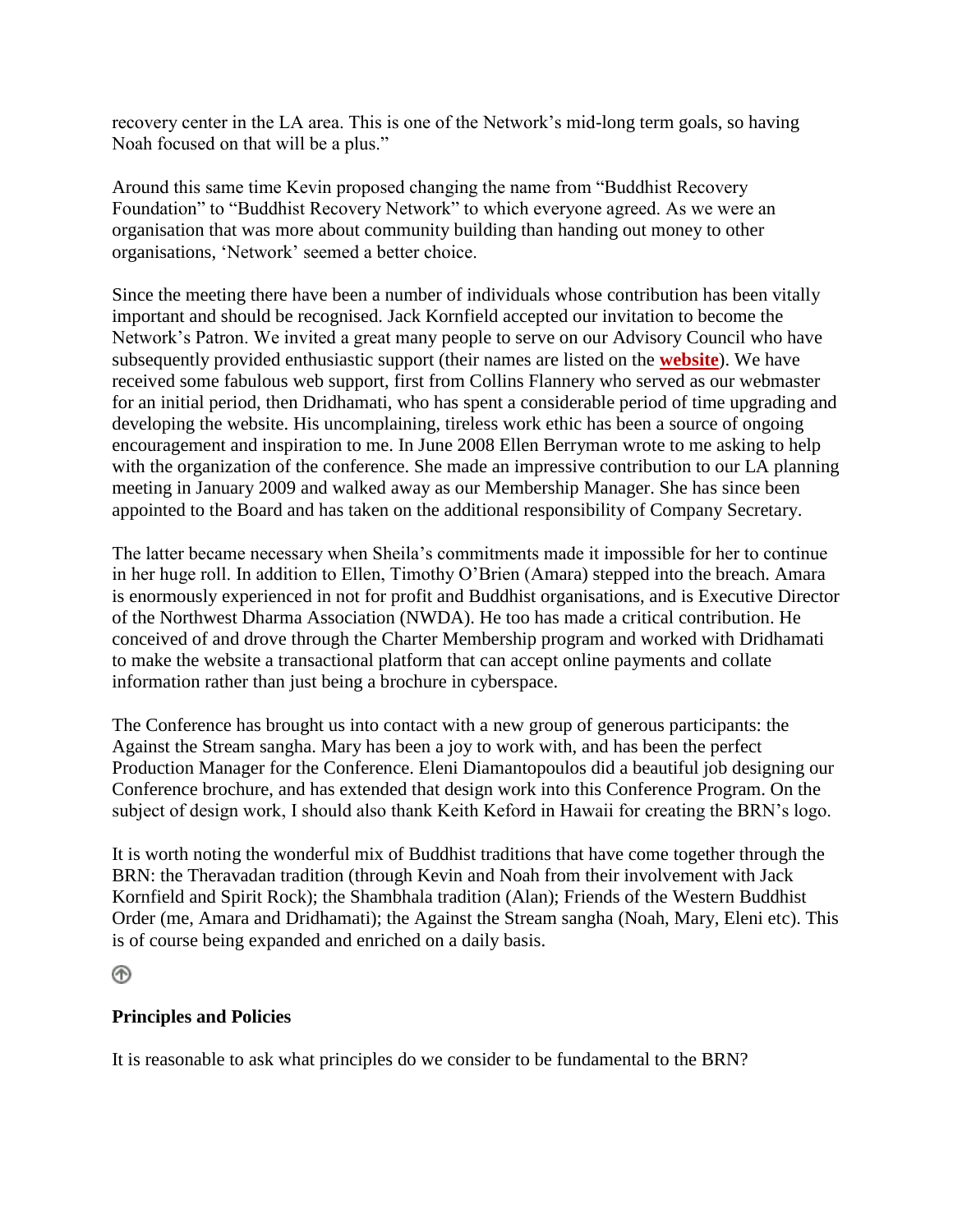One principle I brought to Cannon Beach, and was hugely relieved that others shared, is that you shouldn't need to ID as a Buddhist to feel part of the organisation. The two criteria that do seem to be necessary to be part of the Network is a belief in the efficacy of Buddhist practice/s and the intention to help people recover from the suffering caused by addictive behaviours. Therefore we are not creating or focusing on a "Buddhist Community", as many who are involved would not consider themselves Buddhists. Naturally we consider it important to have monastic Buddhists and Buddhists from a range of traditions as part of the Network, but it shouldn't prohibit (for example) a psychotherapist being involved who has enormous respect for a Buddhist practice but doesn't consider themselves a Buddhist.

Another Cannon Beach discussion that was fascinating was the debate over whether we should be the Mindful Recovery Network or Buddhist Recovery Network. It was felt 'Mindful Recovery' might enable easier mainstream engagement, devoid of religious connotations. However, the conclusion was reached that 'Buddhist Recovery' was truer to the scope envisioned by many of the meeting participants. For many of us 'Buddhist Recovery' is much bigger, deeper and richer.

It is also important to understand that from the outset the BRN has not been conceived as focusing only on the intersection of AA and Buddhism (eg Buddhist Recovery meetings which integrate Buddhist inspired meditative practices with AA style sharing). While this is one very important and interesting area of focus, the intersection of Buddhism and Recovery is much broader, and encompasses approaches such as Naikan, Vipassana meditation in prisons, Mindfulness Based Relapse Prevention (etc).

In terms of our website editorial policy, we have resisted the temptation to lose our focus by promoting general resources on Buddhism or recovery. We have tried to be clear to people that we are a niche enterprise specifically devoted to the intersection of Buddhism and Recovery. Anonymity is an interesting issue. We respect the tradition of Anonymity in the broader recovery movement and consider it a beautiful value. I used to say that the BRN has no policy on Anonymity, but realise that more accurately we do have a policy: that it is an individual decision. We have many professionals working with us with significant professional reputations in the fields of Buddhism or addiction (some of whom are not in recovery) who have not sought anonymity. We have others such as Laura S. on our Advisory Council who have sought anonymity.

There are two issues we have not really had to confront to this point, but I have no doubt we will. The first is the issue of control. A normal Buddhist organisation has a revered founder who provides an inspiring formulation of the Buddha's teachings which draws followers. A lineage provides continuity of vision and a controlling force. We have no gurus asking you for uncritical devotion. I am not a guru. I have yet to meet anyone involved who I would consider a guru (though there are many who I would consider further down the path than I am!). However, like the academic community, what we have is a system of peer review. We have a culture that is 'bracing and embracing' in that we reserve the right to challenge one another, but we should be mindful of Buddhist precepts and guidance (such as Right Speech) in doing so. Will we have colourful personalities involved with us that occasionally spout controversial things that get us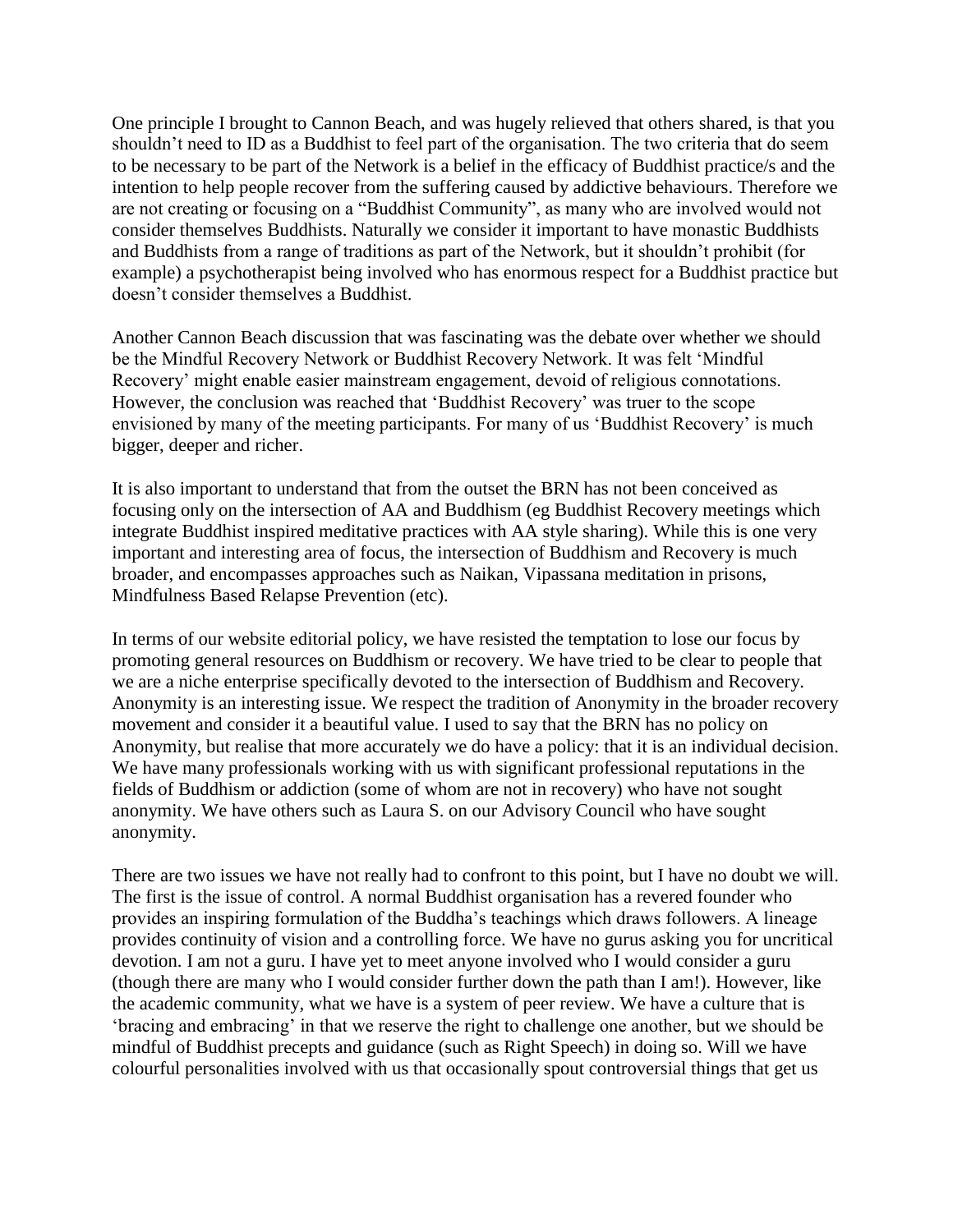into trouble? Almost certainly. But it is this system of peer review that I believe will exercise a controlling force on some of the more eccentric contributions we will inevitably receive.

We all recognise that it is vitally important that we don't become a clique, a "friends of Kevin" or "friends of Noah" outfit. We need to be broad and inclusive, and give all serious contributors to this area a platform to share their work. People who we have not been able to accommodate in this first Conference should not feel at all slighted. It only increases the legitimacy of their request to receive greater prioritisation in the future. I have had people write to me asking why authors such as Darren Littlejohn don't appear among our presenters. I have no doubt that he will be warmly invited to present at future events. This diversity of approach, inviting people from many different schools and backgrounds, holds the potential for more conflict than would face a more homogenous organisation, but we are confident that by upholding Buddhist values we can sit with and explore any conflict, rather than reactively showing people the door.

The second criticism I have yet to hear, but have no doubt I will hear, is that the 'supermarket of ideas' aspect of this forum, encourages people to fit over the surface of a range of practices without committing to anything. Let's focus on a mindfulness of breathing meditation for a month, then let's drop that and check out MBRP, then replace this with a new diet and some yoga etc etc. I agree very much with the position that real spiritual progress (and I guess real recovery) requires making a commitment to a practice over a considerable period of time and going deep within that practice. However, there is great potential value from a 'supermarket of ideas'. Firstly, many of these ideas are the same ideas dressed up in different clothes, because we are touching upon profound human truths from different angles. Secondly there are quite legitimate ways one of these practices can be an adjunct to another main practice. From an AA perspective I may be a member of the AA Fellowship and am simply interested in what Buddhism has to say about Eleventh Step practices. I may have walked out of AA as an atheist, but find through some of the Buddhist Recovery literature an angle on 'Higher Power' that provides a way back into AA. Thirdly, before committing to a practice it is useful to know what practices there are. Just as if I was interested in Buddhism it might be useful to know the difference between Soto Zen and the FWBO, it is useful to survey the whole landscape before choosing an area of focus and commitment. This is an interesting discussion topic, and I am sure I have only touched the surface of the debate in these few lines.

⋒

# **Achievements and Problems**

There have been a number of achievements that are worth noting.

We have established a legal entity into which tax deductible donations can be channelled to support work in this area. The BRN is this legal entity and the tax deductibility at the moment is for US taxpayers.

We have established an archive for the historical preservation of research and writing on the topic of Buddhism and Recovery. This time capsule can serve as a future resource for writers, researchers and artists. It is held at the University of Washington in Seattle. If you have something you would like to contribute to the archive please mail it to: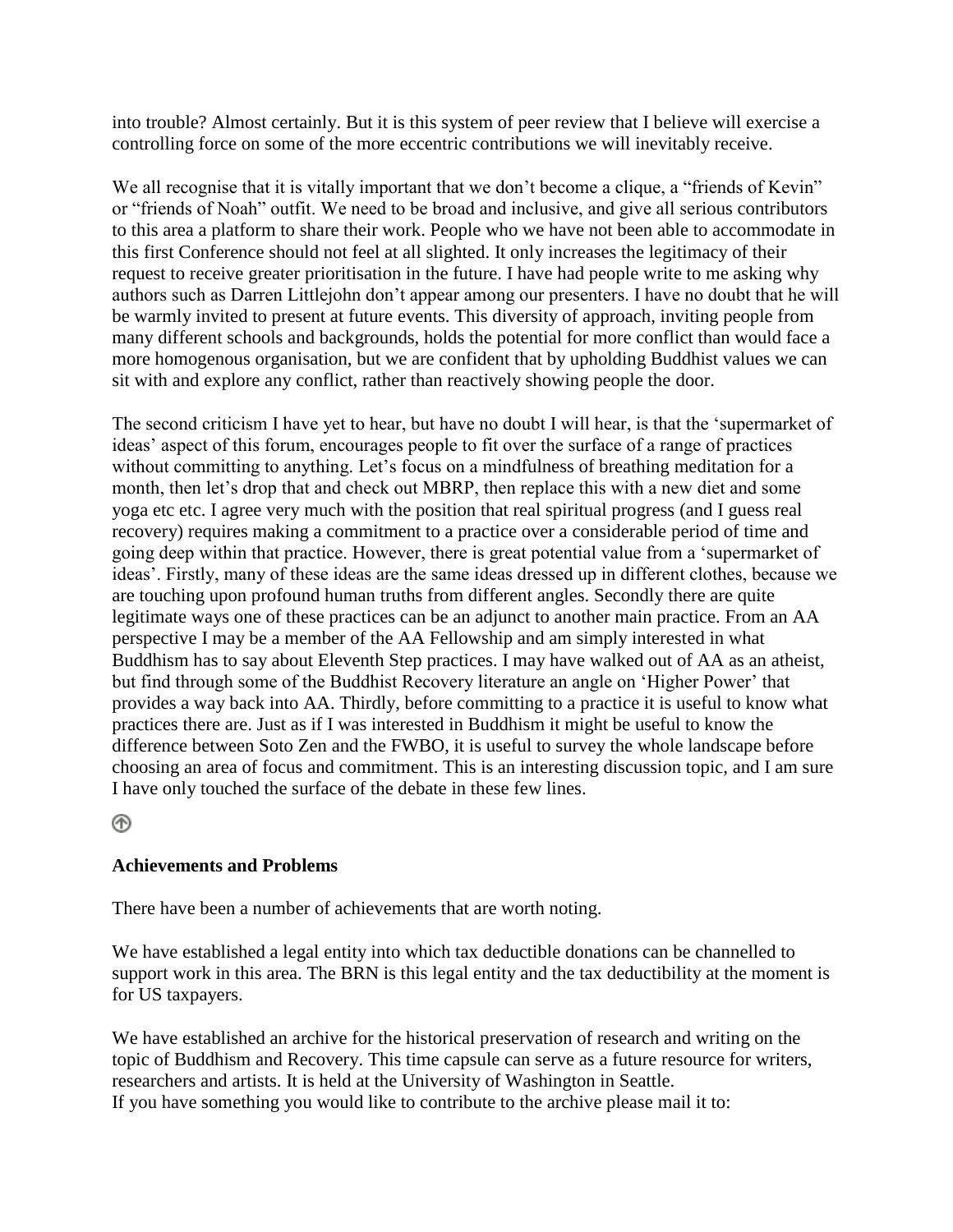### **G. Alan Marlatt, Ph.D.**

 Professor and Director Addictive Behaviors Research Center, University of Washington Dept. of Psychology, Box 351525 Seattle, WA 98195-1525, USA

We have established a website **[www.buddhistrecovery.org](http://www.buddhistrecovery.org/)** with some great resources, such as an international register of meetings, and a comprehensive collection of book reviews, links, and downloadable resources. We hope this Conference will generate additional resources. There is also the possibility in the future to become a retail channel for e-books. Many BR titles will fall out of distribution, and so making them available in soft copy would be a useful service. We have undertaken advocacy work, promoting the potential benefits of Buddhist teachings and practices to those in recovery and professionals assisting those in recovery. To this end Alan presented on our behalf in 2008 at the 5th UK/European Symposium on addictive Disorders. We will be represented in 2010 by Jeffrey McIntyre.

We have mounted this Conference, hopefully the first of many, to foster community building and information sharing. We have been a sounding board for authors. We have circulated articles such as a book chapter to our Advisory Council for comment. There are other aspirations we have not addressed yet: (i) To conduct training workshops. Even before the Cannon Beach meeting there was interest in the organisation being a catalyst for training and development. Kevin wrote: "One thing that keeps coming up for me is the idea of helping different dharma centers to establish Buddhism/12 Steps groups. I'd like to be able to train people to lead groups, because I get so many inquiries from people about different areas where there is no group. That's one of the ideas I'd like to put on the agenda." (ii) To undertake research and provide consultation on research proposals. The research related work of the organisation would be conducted under the supervision of Alan. (iii) To establish a Treatment Center on the West Coast of the USA. There was discussion at Cannon Beach over the degree to which the proposed organisation should involve itself in bricks and mortar style projects. It was agreed we should certainly aim to create one showpiece Center that could serve as an inspiration for this community. As stated before, Noah has expressed particular interest in this.

It is now time to turn to problems. The BRN in my opinion consists of a small number of thoughtful, caring, well intentioned people, with a variety of impressive skills, but it is still at a very rudimentary stage in terms of its organisational development. Its resources are meagre. It is likely that the organisation will only have a few hundred dollars in its bank account after the Conference. The Conference itself has been organised mainly through emails and phone Conferencing, neither of which are ideal replacements for face to face communication. This necessary but dysfunctional situation has generated some stress. The organisation needs an injection of more central administrative support, as well as people who are prepared to act as catalysts at a local level.

⋒

#### **An Invitation**